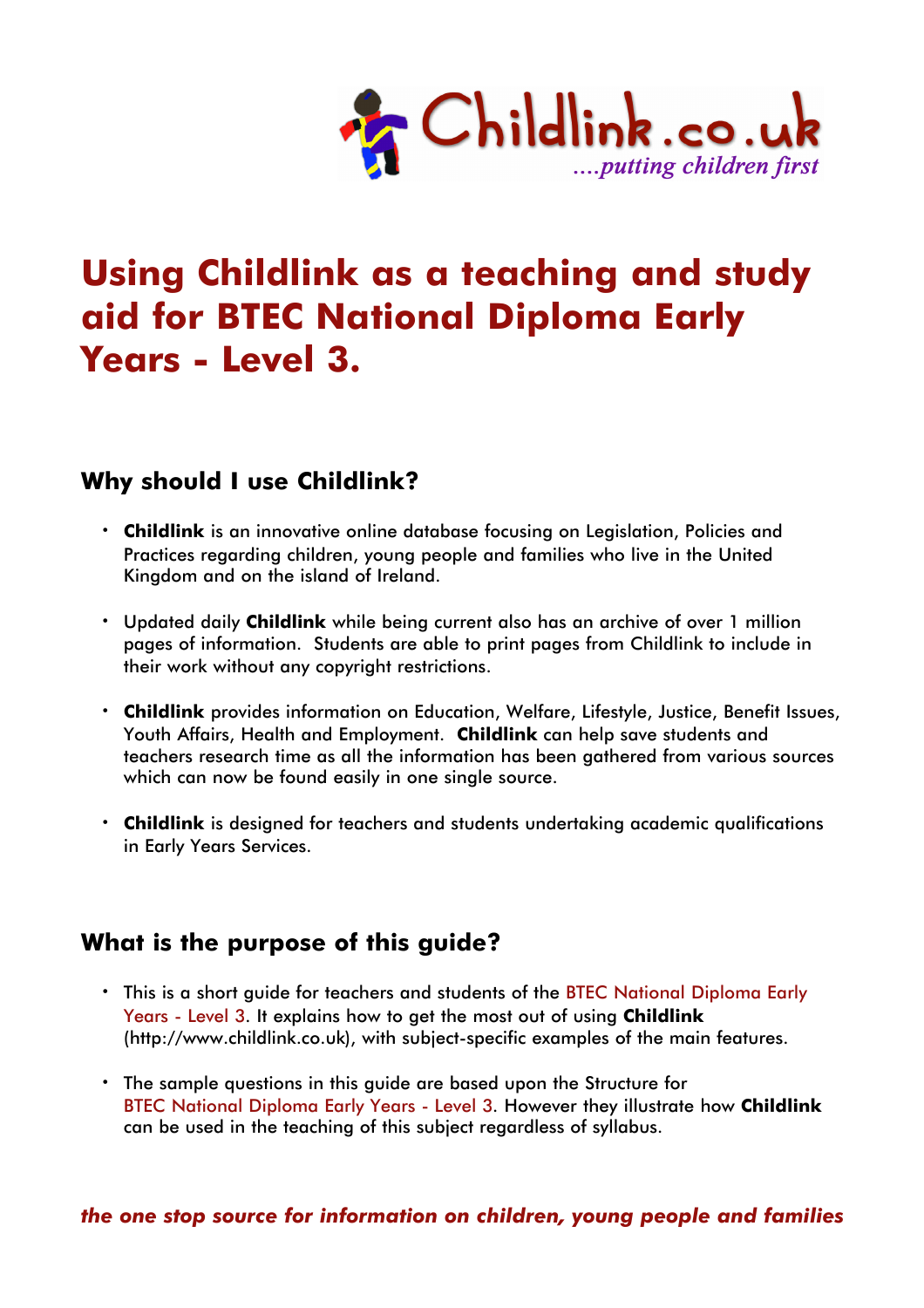

# **When should I use the Search Facility of Childlink?**

With over a million pages online the Early Years examples below illustrate just how easy it is to use the search facility to quickly and accurately find a wide variety of information.

#### **Example 1**

If you are looking for the definition of Child Abuse, Poverty, Domestic Violence, Social Inclusion, etc. just follow these simple steps.

#### **(1) What is the definition of child abuse?**

- **·** Enter **child abuse** into the search box at the top of the screen and select **Papers** from the **Categories** menu. Then press the **go** button.
- **·** On the search results page click on the entry entitled **Definition of Child Abuse** . This will enable you to view the definition.

#### **Example 2**

When undertaking a Qualification in Early Years there will be several key documents which you may require.

#### **These include:**

- **·** UN Convention on the Rights of the Child
- **·** UN Convention on the Rights of the Child: Second report to the UN Committee on the Rights of the Child by the United Kingdom - executive summary 1999.
- **·** Children Act 1989 and Children Act 2004
- **·** Disability Discrimination Act 1995
- **·** Special Educational Needs and Disability Act 2001

#### **(2) Where can I find a copy of UN Convention on the Rights of the Child?**

- **·** Enter **UN Convention** into the search box at the top of the screen and select **Legislation** form the **Categories** Menu. Then press the **go** button.
- **·** On the search results page select the entry entitled **UN Convention on the Rights of the Child** to view a copy of the UN Convention.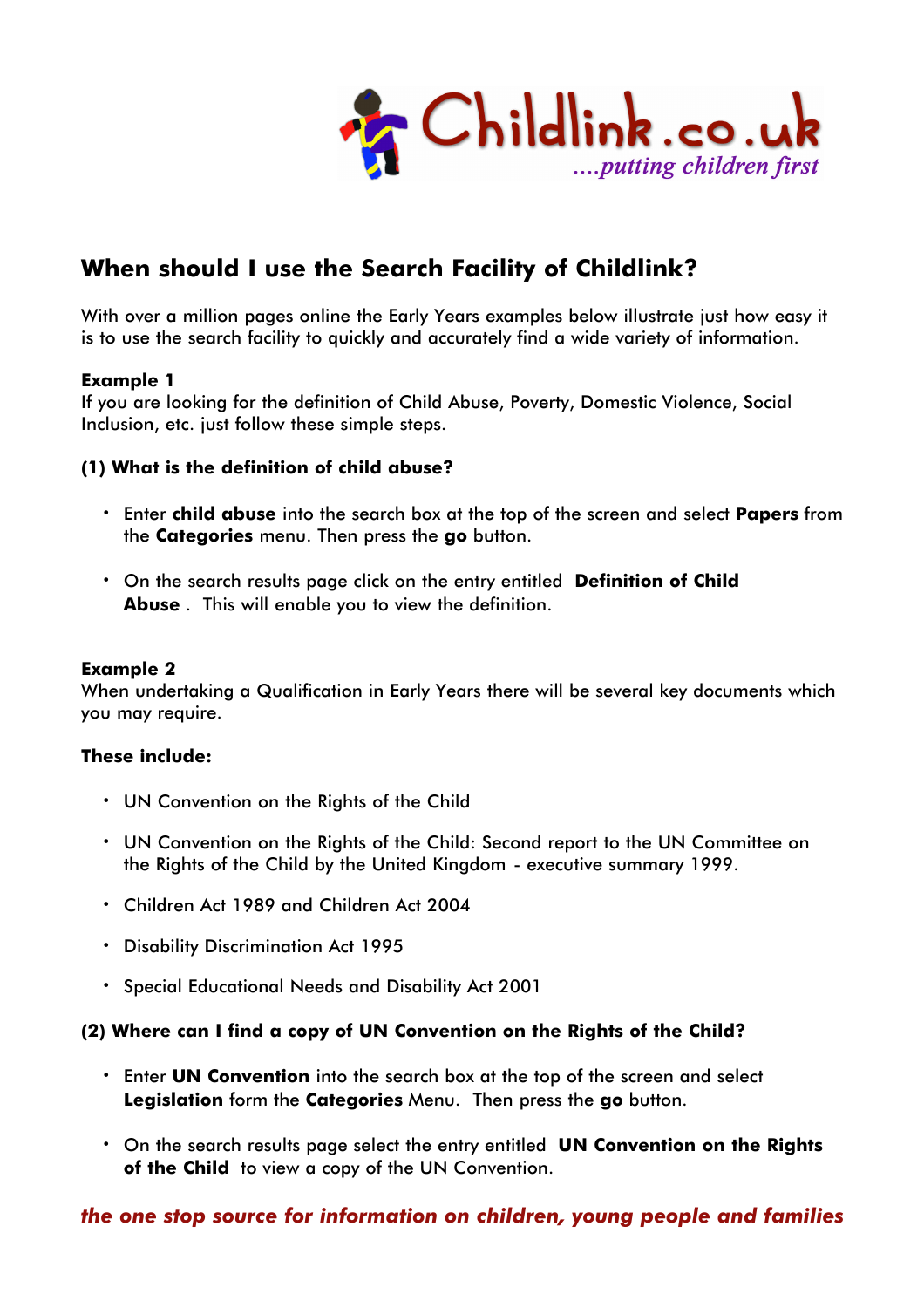

#### **Example 3**

Childlink provides an extensive range of material on the Protection of Children. It should be acknowledged that all such material stresses that the Rights of Children to be protected are paramount importance. There are strict Child Protection procedures in place in regard to Early Years in the Education Sector. These are:

- **·** Protecting Children from Abuse: The Role of the Education Service
- **·** Guidelines for schools to follow where an accusation of abuse is made against a teacher

#### **Example 4**

Understanding of Child Development in all its aspects are crucial when undertaking this Level 3 study. There are many key documents covering a wide range of Child Development issues. The following documents are a sample of related papers which can be accessed on **Childlink**.

- **·** Principles for early years education The Qualifications and Curriculum Authority
- **·** Working Together A Sure Start guide to the childcare and early education field
- **·** Full day care National standards for under 8's day care and childminding
- **·** The Effects of the Peers Early Educational Partnership (PEEP) on Children's Developmental **Progress**
- **·** Communication, language and literacy The Qualifications and Curriculum Authority
- **·** Physical development The Qualifications and Curriculum Authority

#### **(4) Identify the principles for Early Years Education?**

- **·** Enter **principles for early years education** into the search box at the top of the screen and select **Papers** form the **Categories** Menu. Then press the **go** button.
- **·** On the search results page select the entry entitled **Principles for early years education'** to view the relevant information.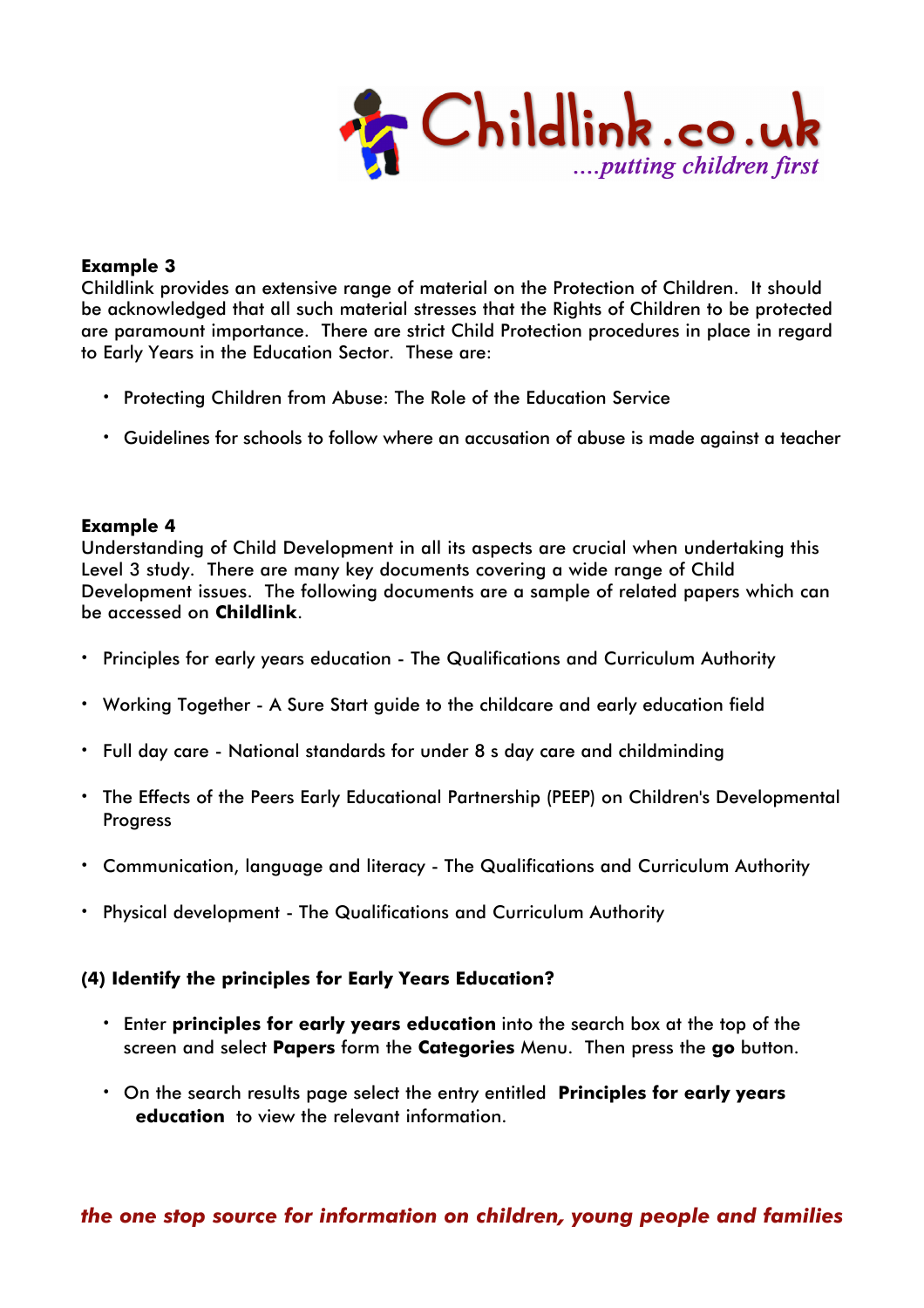

#### **Example 5**

Childlink provides an extensive statistical database targeted at those undertaking Early Years Qualifications. The following are examples of the many hundred sets of statistics which may be of help to you when undertaking assignments.

- **·** Births in England and Wales, 2002
- **·** The Health of Children and Young People 1990-2001
- **·** Provision for Children Under Five Years of Age in England: January 2004 (Provisional)
- **·** Special Educational Needs in England January 2003
- **·** At a glance 2002/03 Special schools and pupil referral units 2002/03 Childcare and Early Years Workforce Survey
- **·** Children looked after by Local Authorities Year Ending 31 March 2003 Volume 1
- **·** Children in Need in England: Results of survey week February 2003

#### **(5) How many Children were born in England in 2002?**

- **·** Enter **Births in England** into the search box at the top of the screen and select **Statistics** form the **Categories** Menu. Then press the **go** button.
- **·** On the search results page select the entry entitled **Births in England and Wales,** 2002 to view the relevant information.

#### **Example 6**

Childlink is unique in providing a detailed archive of some of the most high profile and significant Child Abuse cases which have occurred over the past decade.

#### **These include:**

- **· The James Bulger Case** *Events surrounding the murder of James Bulger*
- **· The Billie-Jo Jenkins Trial** *Trial into the death of Billie-Jo Jenkins*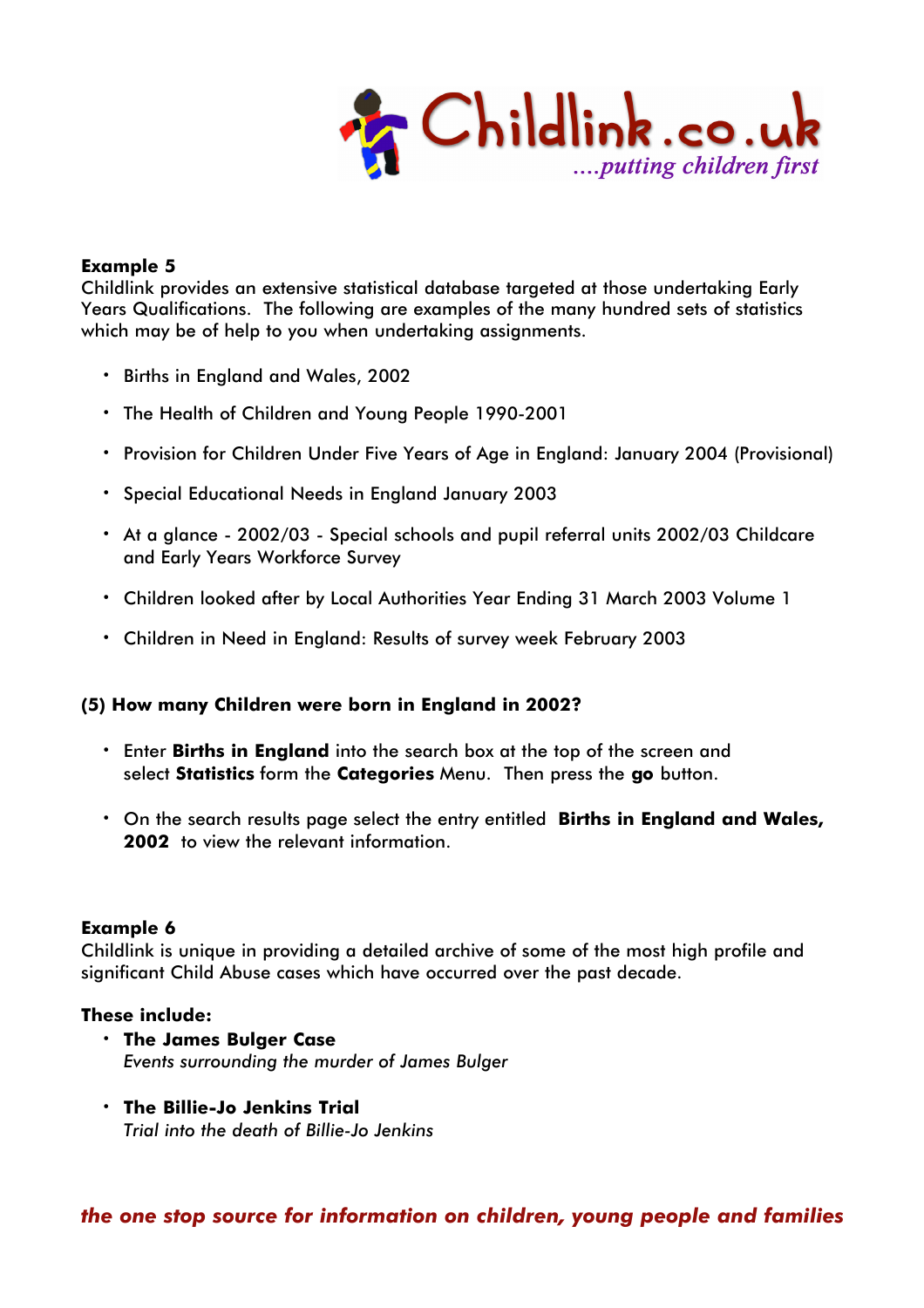

- **· The Victoria Climbié Inquiry** *Independent inquiry arising from the death of Victoria Climbié*
- **· The Sarah Payne Trial** *Trial into the death of Sarah Payne*
- **· The Milly Dowler Case** *Investigation into the death of Milly Dowler*
- **· The Soham Murder Trial** *Trial into the deaths of Holly Wells and Jessica Chapman*
- **· The Bichard Inquiry** *Independent inquiry arising from the Soham murders*

### **(6) Where can I find information on Ian Huntley and the Soham Murder Trial?**

These Featured Cases can be found by selecting the Featured Cases link under the Archives heading at the left hand side of the screen. Select **The Soham Murder Trial** from the list to view all relevant information.

# **Search Tips**

**Childlink** has over a million pages and has extensive information on all major topics relating to children and families. To maximise the use of this service we provide the following search tips.

- **·** The searches in **Childlink** are not case sensitive so entering **CHILD ABUSE** or **child abuse** will get the same results.
- **· Childlink** sorts the results of a search in order of relevance.
- **·** If you are unable to find the information you require online you may revert to our online request service where we endeavour to source such information within 24 hours.